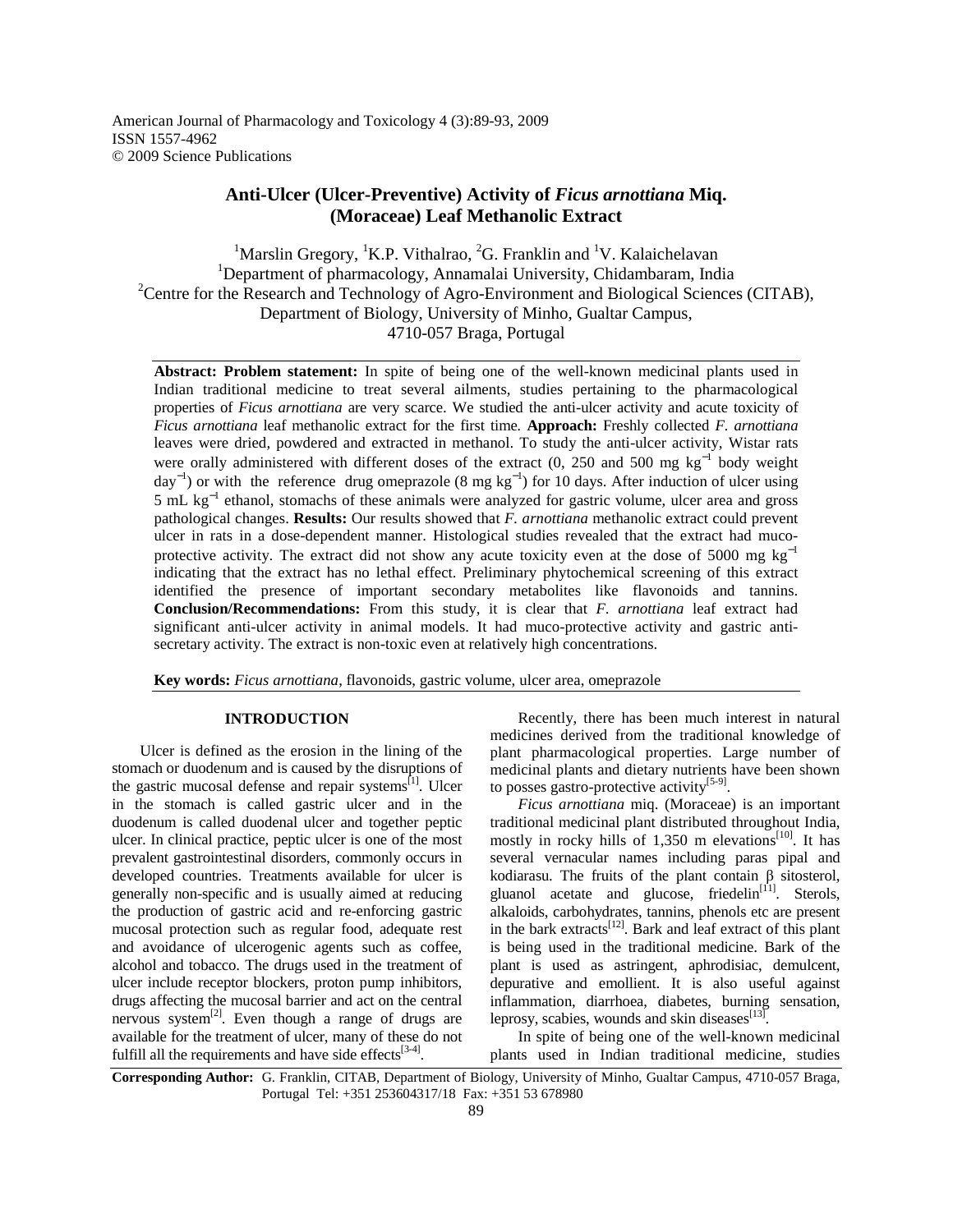pertaining to the pharmacological properties of *F. arnottiana* are very scarce. In this context, hypoglycemic and antioxidant effect of an isolated compound (Ficanone) from *F. arnottiana* bark has been reported recently<sup>[12]</sup>. Although other species of this genus has been reported for anti-ulcer activity $[9]$ , *F. arnottiana* has so far not been screened for anti-ulcer activity. Hence, we studied the anti-ulcer (ulcerpreventive) activity and acute toxicological effects of *F. arnottiana* methanolic extract in the present investigation.

## **MATERIALS AND METHODS**

**Chemicals and reference drug:** All chemicals used in the present study were analytical grade and purchased from SD fine chemicals Ltd (Mumbai, India). Omeprazole (reference drug) was a gift from Dr. Reddy' s laboratories (Hyderabad, India). Omeprazole blocks the enzymes in the wall of the stomach from producing acid. By blocking the enzyme, the production of stomach acid is decreased, thus allowing the stomach to heal $^{[9]}$ .

**Plant material and extract preparation:**  *F. arnottiana* plants were identified taxonomically and authenticated by Mr. Sukumar, a botanist from the Department of botany, Annamalai University. Fresh leaves were collected, dried under shade, powdered and stored in an airtight container. *F. arnottiana* leaf powder (250 g) was loosely packed in the thimble of soxhlet apparatus and extracted with methanol at 55°C for 18 h. The extract was air dried at 25-30°C and weighed. For oral administration, extract was dissolved in 10 mL Phosphate Buffer Saline (PBS) at different concentrations. To make the extract soluble in PBS, 1% tween 80 was used.

**Phytochemical screening:** The freshly prepared crude methanolic extract of *F. arnottiana* was qualitatively tested for the presence of major phytochemical constituents using the methods summarized in the following Table 1.

Table 1: Methods used for the qualitative identification of major group of compounds

| Phytochemicals tested | Test method                                                     |
|-----------------------|-----------------------------------------------------------------|
| Alkaloids             | Dragendorff's, Mayer's and Wagner's<br>reagent $[14]$           |
| Flavonoids            | Shinoda test[15]                                                |
| <b>Tannins</b>        | Ferric chloride and potassium dichromate<br>solutions $^{[14]}$ |
| <b>Steroids</b>       | Salkovaski test <sup>[16]</sup>                                 |
| Corbohydrate          | Molish and Barfoed's test <sup>[17]</sup>                       |
| Amino acids           | Ninhydrine test <sup>[17]</sup>                                 |

**Animals:** Wistar rats (180-200 g) and male albino mice (20-25 g) were obtained from the Central animal house, Annamalai University and kept in standard environmental conditions. They were fed with rodent diet and water *ad libitum*. Experiments were carried out in accordance with CPCSEA guidelines and the study was approved by Institutional animal ethical committee.

**Acute toxicity study:** Five groups  $(n = 5)$  of male albino mice were used in the acute toxicity study of *F. arnottiana* methanolic extract. Animals from all groups were fasted overnight and administered (p.o) with single dose  $(250, 500, 2000, 2000, 5000,$  mg kg<sup>-1</sup>) of the extract. A group of animals which received equal volume of PBS served as control. Changes in the behavior of animals were observed for 24 h after extract administration. For any signs of toxicity and mortality, animals were observed for 14 days.

**Anti-ulcer (ulcer-preventive) activity study:** Five groups  $(n = 6)$  of Wistar rats were used to study the anti-ulcer activity of *F. arnottiana* methanolic extract. PBS, methanolic extract, omeprazole and ethanol were administered to the animals per orally (p.o). Group 1 received PBS  $(10 \text{ mL kg}^{-1})$  all over the experimental period (11 days) and served as control. Group 2 received PBS ( $10 \text{ mL kg}^{-1}$ ) for 10 days and on the 11th day received absolute ethanol (5 mL  $\text{kg}^{-1}$ ) and served as ulcer control. Group 3 and 4 were respectively administered with 250 and 500 mg kg<sup>−</sup><sup>1</sup> *F. arnottiana* methanolic extract, group 5 with omeprazole (8 mg kg<sup>−</sup><sup>1</sup> ) for 10 days. All the groups were fasted for 24 h and again administered with the extract or drug at respective dose. After 30 min of this treatment, animals of groups 2-5 were administered with 5 mL  $kg^{-1}$  ethanol to induce ulcer. After 15 min of ethanol administration, all the animals were sacrificed using anaesthetic ether. Gastric volume was measured by pylorus ligation method<sup>[18]</sup>. Each stomach was opened along the greater curvature and examined macroscopically for gastric erosions under a dissecting microscope (20 X). The length and width (mm) of ulcer on the gastric mucosa were measured by plane glass square  $(10\times10$  mm). The Ulcer Area (UA) was calculated. The % of protection (P%) availed to the animals through various treatments was calculated using the formula:

P% = (UA ulcer control-UA treatment)/UA ulcer  $control \times 100$ 

**Histopathology:** After collecting the gastric contents and measuring the ulcer area, small pieces of stomachs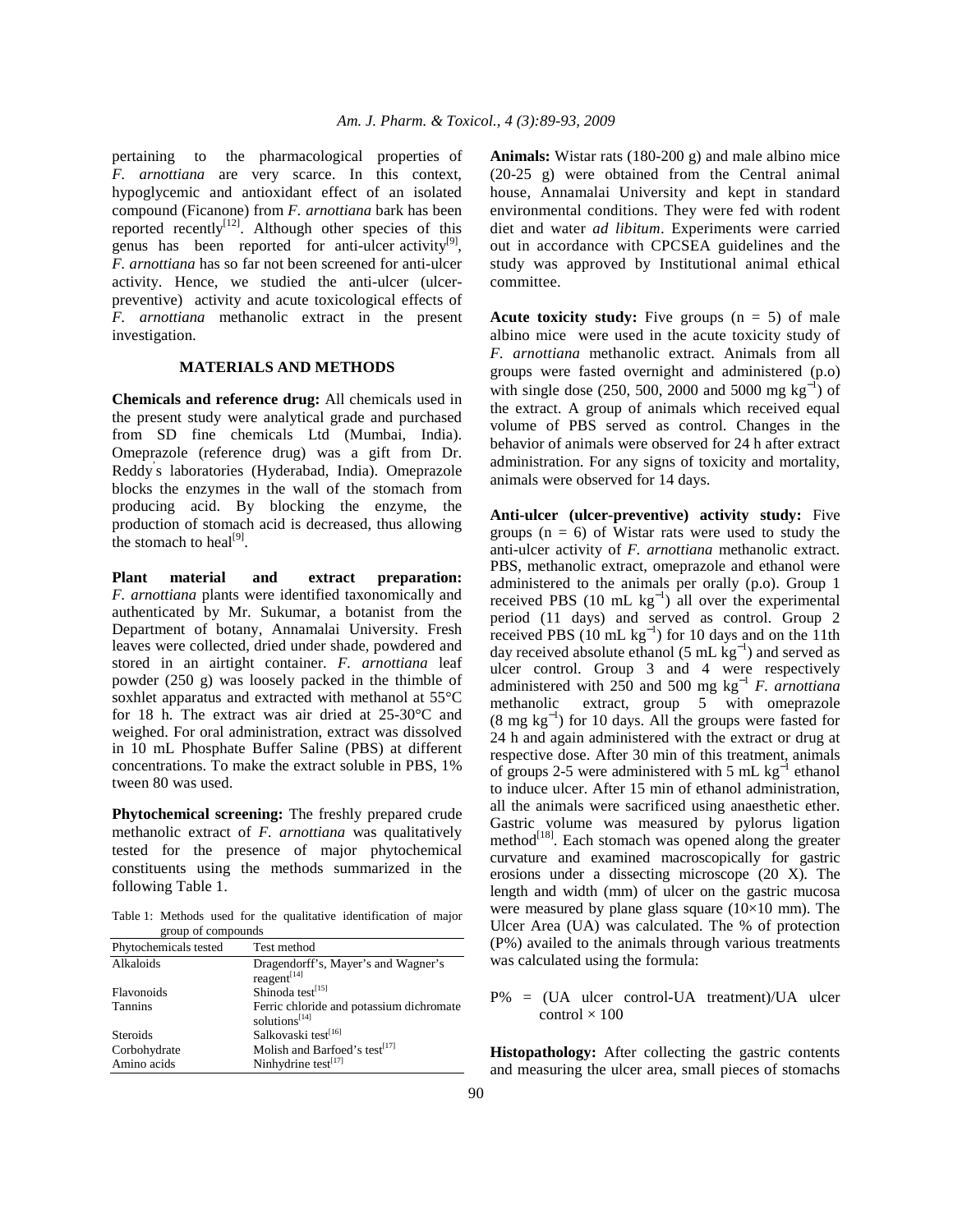from each group were embedded in paraffin wax. Sections of 5  $\mu$ m thick were cut in a microtome and mounted on glass slides using standard techniques. After staining the tissues with hematoxylin-eosin stain, the slides were viewed under a light microscope equipped for photography.

#### **RESULTS**

**Phytochemical screening:** Phytochemical analyses of the methanolic extract of *F. arnottiana* leaves revealed the presence of flavonoids, tannins, carbohydrates and proteins.

**Anti-ulcer (ulcer-preventive) activity study:** As seen in the Table 2, pretreatment of rats with *F. arnottiana*  leaf methanolic extract rendered a dose-dependent protection from ethanol-induced ulceration. When compared to the ulcer control animals, extract treatment provided more or less 30 and 63% protection respectively at 250 and 500 mg  $kg^{-1}$  doses. Although omeprazole, the reference drug used in the study at 8 mg  $kg^{-1}$  dose provided the animals with the highest ulcer protection (78%), the effect of 500 mg  $kg^{-1}$  dose of extract was comparable (63%) with the reference drug.

 Gross pathological studies of the stomachs removed from animals that were not pre-treated with either omeprazole or *F. arnottiana* showed complete ulceration (Fig. 1a). However, a preventive effect against ulceration (in terms of ulcer area) was noticed in animals pretreated with omeprazole (Fig. 1b) and 500 mg  $kg^{-1}$ <br>methanolic extract of *F*. *arnottiana* (Fig. 1c). methanolic extract of *F*.



Fig. 1: Anti-ulcer activity of methanolic extract obtained from *F. arnottiana* leaves. (a): Stomach of an ulcer control rat; (b): Stomach of a rat treated with 8 mg kg<sup>-1</sup> omeprazole; (c): Stomach of a rat treated with 500 mg kg<sup>-1</sup> *F. arnottiana* leaf methanolic extract. Respective histopathological sections are shown down; (d): Stomach of the ulcer control animal showing mucosa with hemorrhagic erosion, discontinuity in the lining of epithelium cells and significant damage to sub-mucosa; (e): Stomach of omeprazole treated animals showing normal mucosa with small strophic gland mild hyperplasia and no edema; (f): Stomach of animals administered with 500 mg kg<sup>−</sup><sup>1</sup> *F. arnottiana* leaf methanolic extract showing normal mucosa with mild hyperplasia and mild edematous sub-mucosa

| Table 2: Anti-ulcer activity of <i>F. arnottiana</i> leaf methanolic extract |  |  |
|------------------------------------------------------------------------------|--|--|
|                                                                              |  |  |

| Treatment                            | Dose $(mg kg^{-1})$ | Gastric volume (mL) | Ulcer area $(mm2)$   | Protection (%) |
|--------------------------------------|---------------------|---------------------|----------------------|----------------|
| Control                              | NA                  | $0.80 \pm 0.04a$    | $0.00+0.0a$          | NA             |
| Ulcer control                        |                     | $2.96 \pm 0.26c$    | $890.66 + 9.66e$     | 0.0            |
| Drug control (Omeprazole)            |                     | $1.97 + 0.22h*$     | $193.33 + 12.50h*$   | 78.29%         |
| Treatment 1 ( <i>F. arnottiana</i> ) | 250                 | $2.56 \pm 0.26c$    | $618.33+11.00d*$     | 30.57%         |
| Treatment 2 ( <i>F. arnottiana</i> ) | 500                 | $1.86 + 0.27$ b*    | $331.67 \pm 27.86c*$ | 62.76%         |

Values are expressed as mean ± SE. Data were analyzed using One way ANOVA followed by Tukey's multiple comparison test). Values in a column followed by different letters are significantly different (p<0.001).Values in a column with an asterix (\*) are significantly different from the ulcer control  $(p<0.001)$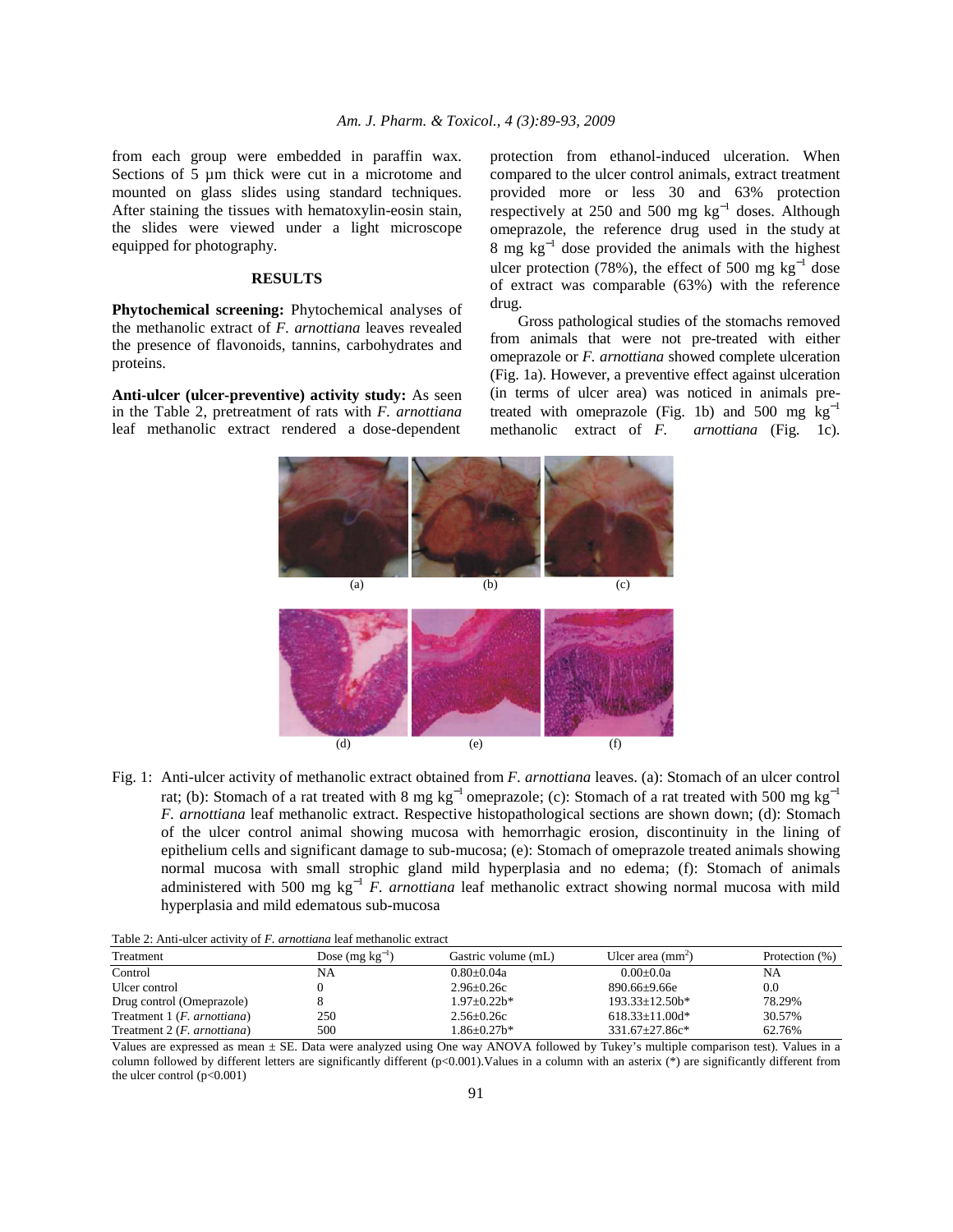| <i>F. arnottiana</i> methanolic extract 5000 mg kg |                               |        |                          |     | dose |    |
|----------------------------------------------------|-------------------------------|--------|--------------------------|-----|------|----|
|                                                    | Time after administration (h) |        |                          |     |      |    |
| Gross activity                                     | ∍                             | 3      | 5                        |     | 12   | 24 |
| Respiration                                        |                               |        |                          |     |      |    |
| Writhing                                           |                               |        |                          |     |      |    |
| <b>Tremors</b>                                     |                               |        |                          |     |      |    |
| Convulsion                                         |                               |        |                          |     |      |    |
| Salivation                                         |                               |        |                          |     |      |    |
| Diarrhoea                                          |                               |        |                          |     |      |    |
| Mortality                                          |                               |        |                          |     |      |    |
| Hind limb paralysis                                |                               |        |                          |     |      |    |
| Sedation                                           | $^{+}$                        |        |                          |     |      |    |
| Skin irritation                                    |                               |        |                          |     |      |    |
| Eye irritation                                     |                               |        |                          |     |      |    |
| <b>CNS</b> Depression                              |                               |        |                          |     |      |    |
| - -                                                |                               | ٠<br>٠ | $\overline{\phantom{a}}$ | . . |      |    |

Table 3: Changes in the animal behavior after administration of *F. arnottiana* methanolic extract 5000 mg kg<sup>-1</sup> dose

+: Indicates that change was observed; –: Indicates that there was no change

Histopathology of stomach show that animals that have received 500 mg  $kg^{-1}$  extract significantly reduced gastric lesion formation and sub-mucosal edema similar to the omeprazole treated animals. Careful evaluation of the photomicrographs revealed that the mucosa of ulcer control animals have hemorrhagic erosion, discontinuity in the lining of epithelium cells and significant damage in sub-mucosa (Fig. 1d). Normal mucosa with small strophic gland, mild hyperplasia and no edema were observed for animals treated with omeprazole (Fig. 1e). Similarly, mucosa of animals treated with 500 mg  $kg^{-1}$ *F. arnottiana* methanolic extract was normal with mild hyperplasia (Fig. 1f). However, slightly edematous sub mucosa was noticed in the latter.

**Acute toxicity study:** Single dose (250, 500, 2000 and 5000 mg kg<sup>−</sup><sup>1</sup> ) of *F. arnottiana* leaf methanolic extract administered to albino mice showed no death up to 14 days study period (data not shown). Even at the highest dose (5000 mg  $kg^{-1}$ ), there were no physical sings of toxicity as evidenced by normal breathing and the absence of tremors, convulsions, diarrhoeas, salivation and paralysis in the treated animals (Table 3). But CNS depression, skin irritation, sedation were noticed up to 3 h after administration of 5000 mg  $kg^{-1}$ extract. These observations reveal that the oral  $LD_{50}$  of methanolic leaf extract of *F. arnottiana* is greater than 5000 mg  $kg^{-1}$  in mice. Observation of animals over the next 14 days showed no adverse effect of treatment.

## **DISCUSSION**

 Ulcer has long been recognized as one of the most important gastrointestinal problem. With the ever growing interest in natural medicine, many plants have been screened and reported to be useful in treating and managing ulcer. *F. arnottiana* have several pharmacological properties including anti-inflammatory and anti-diarrhoeal $[13]$ . In spite of its uses in the traditional medicine against various ailments, this plant has so far not been screened for anti-ulcer activity. We report on the anti-ulcer activity of *F. arnottiana* leaf methanolic extract for the first time here.

 The results of the present study have shown that *F. arnottiana* leaf methanolic extract possess gastroprotective activity, as evidenced by its significant inhibition in the formation of ulcers induced by ethanol (Table 2). The protective effect was confirmed by histological examination showing prevention of mucosal lesions and sub-mucosal edema. As flavonoids have been identified in the methanolic extract, we believe that the anti-ulcer activity of this extract is probably due to the antioxidant activity of the extract. Antioxidant activities of flavonoids have been well documented in the literature. Moreover, flavonoids have been reported for their anti-ulcerogenic activity and gastric protection already<sup>[19,20]</sup>.

 Sub-acute toxicological studies have revealed that the methanolic extract of *F. arnottiana* show slight CNS depression for a few hours after treatment at the dose of 5000 mg  $kg^{-1}$  (Table 3). However, there was no sign of toxicity or mortality up to 14 days indicates that the extract is relatively safe. Any substance that is not toxic at 5000 mg  $kg^{-1}$  is considered relatively safe<sup>[21]</sup>.

#### **CONCLUSION**

 From this study, it is clear that *F. arnottiana* leaf extract have significant anti-ulcer activity in animal models. It has muco-protective activity and gastric antisecretary when compared with that of reference drug omeprazole. The extract is non-toxic even at relatively high concentrations. The anti-ulcer activity is probably due to the presence of flavanoids. Further studies are being carried out to characterize and explore the biological activity of the compounds present in the extract.

#### **ACKNOWLEDGEMENT**

 We would like to thank Central animal house and Animal ethical committee, Annamalai University for their help during the experiments.

### **REFERENCES**

1. Grossman, M.I., 1981. Peptic Ulcer: A Guide for the Practicing Physician. Year Book Medical Publishers, Chicago, ISBN: 0815140096, pp: 179.